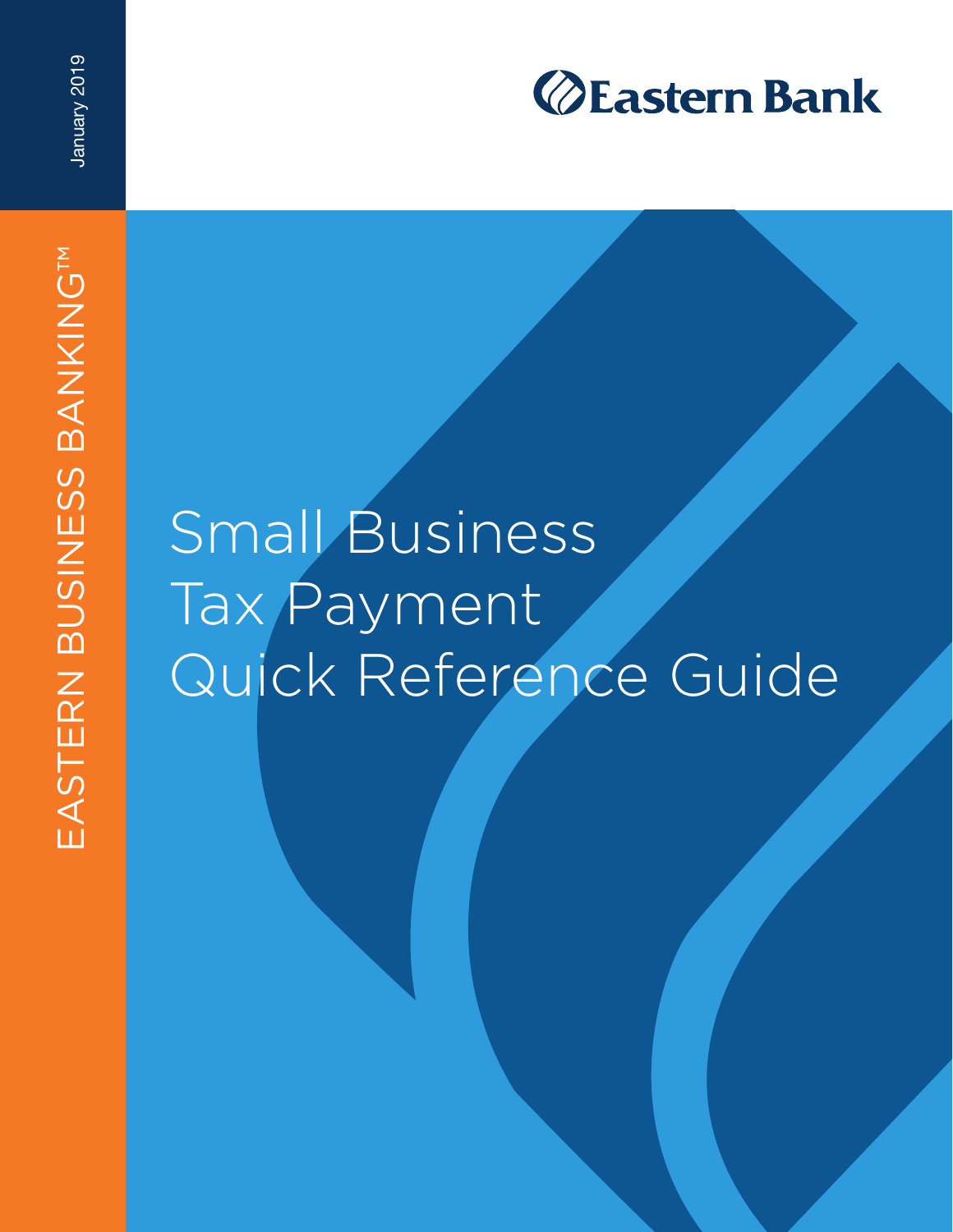## **TAX PAYMENT**

Small Business Tax Payments can be made from a business checking account. Templates are not allowed in SMB.

## **TO CREATE A SMALL BUSINESS TAX PAYMENT:**

- **1.** From the menu, select **Payment Center.** The Payment Center appears.
- **2.** On the Small Business Payments List, click **Add a New Tax Payment**.

| 音<br>Home.                         | <b>Payment Center</b>                                                                                                 |                                               |            |        |                     |               | Add Widget                |   |
|------------------------------------|-----------------------------------------------------------------------------------------------------------------------|-----------------------------------------------|------------|--------|---------------------|---------------|---------------------------|---|
| 画<br>yment Cente                   | Payments                                                                                                              |                                               |            |        |                     |               |                           | * |
| 齑<br>Accounts<br>ø<br>Payee Center | Max display of info: 90 days @<br>Add A Payment A Add a Collection A Add a New Tax Payment<br>Select fields<br>Filter | Be C 00/00/0000 00:00 AM<br>e.<br>My Payments |            |        |                     |               |                           |   |
| as.<br>Employees                   | AII                                                                                                                   | <b>Actions</b>                                | Payee      | Amount | <b>Payment Date</b> | <b>Status</b> | <b>Payment Type</b>       | * |
|                                    | $\Box$                                                                                                                | View $\star$                                  | Payee Name | 000.00 | 00/00/0000          | Released      | Standard Collection (ACH) |   |
|                                    | $\qquad \qquad \Box$                                                                                                  | View $\star$                                  | Payee Name | 000,00 | 00/00/0000          | Released      | <b>Tax Payments</b>       |   |

**3.** Use the **Originator ID** drop-down to select the account from which the payment will be made. The **ACH Company** and **Company ID / Name** fields are automatically filled with the ACH company name and the associated company ID/name. If there is an offset account associated with payment account, that will be displayed as well.

| <b>New Tax Payment</b>                                              |                                                     |              |   |
|---------------------------------------------------------------------|-----------------------------------------------------|--------------|---|
| <b>Originator Information</b>                                       |                                                     | * Value Date |   |
| * Originator ID<br>Basicall ACH- 0000000000-OffsetAccount 000000000 | $x - r$                                             | 00/00/0000   | 釂 |
| (\$000.00) USD Available                                            | Payment must be approved by<br>00/00/0000 00:00 EST |              |   |
| <b>Internal Comments</b>                                            |                                                     |              |   |
| Stored with the transaction, but not forwarded with the payment     | B                                                   |              |   |

- **4.** In the **Value Date** field, enter a date or select one using the **calendar icon**. The earliest possible value date will automatically be selected on the calendar.
- **5.** *(optional)* Enter any internal comments. Comments are saved, but are not forwarded with the transaction
- **6.** In the **Payee Information** section, select a tax authority.
- **7.** Select a tax type.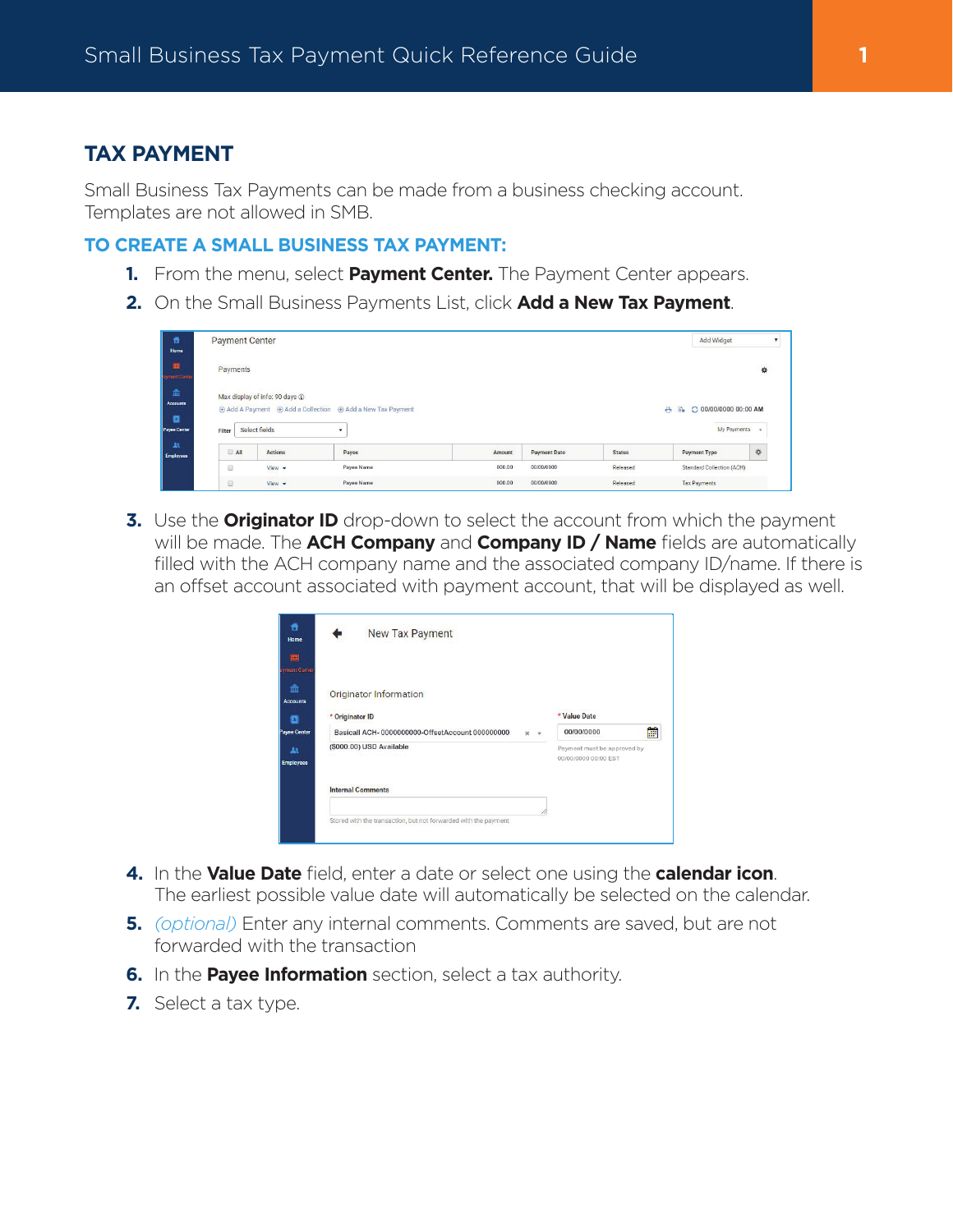**8.** Enter the additional requested information, which will vary by tax authority and type. This includes the payment amount.

| * Tax Authority                          | * Tax Type Code                              |                          |                       |
|------------------------------------------|----------------------------------------------|--------------------------|-----------------------|
| <b>TaxAuthority Name</b><br>$\mathbf{v}$ | 0000X-TaxDescription - PaymentType Frequency | $\times$ $^{-}$ $\times$ |                       |
| * Taxpayer ID                            | * Tax Period End Date                        | * Tax Payer Name         | * Taxpayer Name Check |
| 00000000                                 | 釂<br>00/00/0000                              | <b>ACH Company</b>       | ACH Co                |
| * Amount 1                               | * Amount Type 1                              |                          |                       |
| 000.00                                   | Tax<br>$x - v$                               |                          |                       |
| * Total Amount                           | Zero Dollar Live Entry                       |                          |                       |
| 000.00<br><b>USD</b>                     |                                              |                          |                       |

- **9.** *(optional)* Check the **Create Prenote** checkbox if you want to create and send a prenote.
- **10.** *(optional)* Check the **Hold** checkbox if you want to place a hold on the transaction.
- **11.** To exclude this payee from the batch before or after certain dates, see *Excluding a Payee from a Batch*.
- **12.** To add another Payee to the batch, click **Add Another Payee**

| Payee Exclusion Dates                        |  |
|----------------------------------------------|--|
| Don't include this Beneficiary before<br>u   |  |
| Don't include this Beneficiary after         |  |
| <b>Add Another Payee</b><br>Clear Payee Info |  |

13. Click Save for Later to save the payment before submitting it or click Submit.